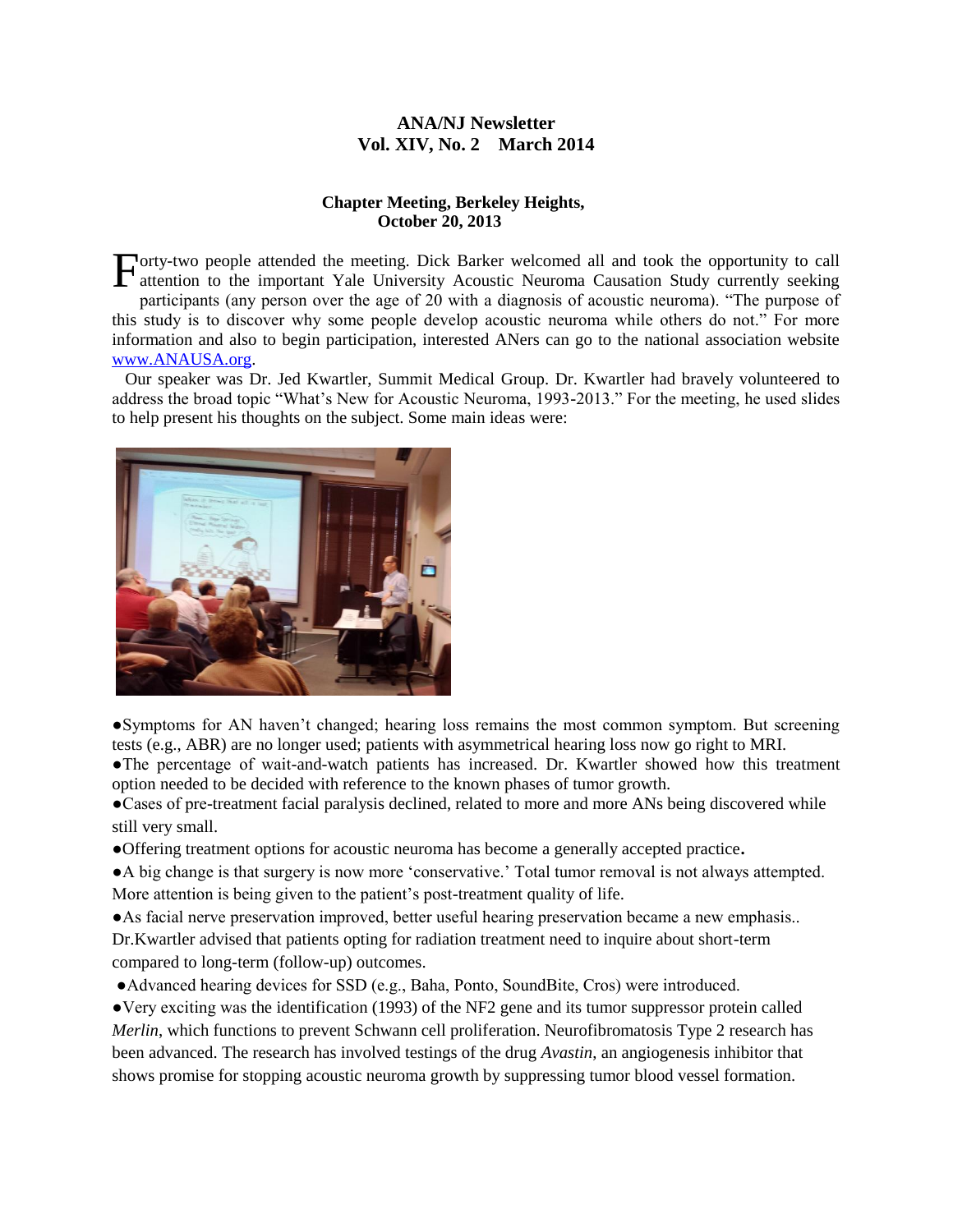#### **Notices**

• Founded in 1992, the Central Brain Tumor Registry of the US (Carol Kruchko, President) is a nonprofit corporation dedicated to reporting the incidence of all primary and central nervous system tumors in the US in order to facilitate research. In 2002, Public Law 107-206 mandated that, beginning in 2004, tumor data registries must include benign brain tumors such as acoustic neuroma. The data for 2012 showed acoustic neuromas to be 7-8% of all primary brain tumors. CBTRUS statistical reports are made available free at the website, [www.cbtrus.org.](http://www.cbtrus.org/)

• ANAUSA has announced that Dr. Steven W. Cheung, a neurotologist at the University of California San Francisco, is seeking participants in an online survey (about 20 minutes to complete) to learn more about tinnitus and acoustic neuroma. Go to [www.ANAUSA.org](http://www.anausa.org/) to participate. For questions, contact Dr. Cheung at *scheung@ohns.ucsf.edu.*

● For our Registry, Sandy Koreen (Long Branch) reported favorably on her 28-session proton beam treatment for a small AN (sessions completed December, 2012) at the new ProCure Proton Therapy Center in Somerset, NJ. She has recommended that ANA/NJ might provide information about proton beam therapy at a future meeting.

• Mass General Hospital in Boston is currently recruiting participants (18 yrs & older) for a clinical study of "Hearing Outcomes Using Fractionated Proton Radiation Therapy for Vestibular Schwannoma." (est. completion date Sept 2014). The study is "to determine the effects of fractionated proton radiotherapy on long-term hearing preservation and con- trolling tumor growth." For more information, go to [www.clinicaltrials.gov](http://www.clinicaltrials.gov/) and search 'acoustic neuroma.'

**Save the Date!**

*ANA/NJ Mini-Conference* 

**October 26, 2014 9am – 4:30pm**

 **Speakers and Location TBA**

# **Thinking About the Causes of Acoustic Neuroma**

n the classic movie *Casablanca*, when things go wrong, the suave police captain played by Claude In the classic movie *Casablanca*, when things go wrong, the suave police captain played by Claude Rains always orders his minions to "Round up the usual suspects." It seems at times like we're at a similar stage of investigation for the causes of acoustic neuroma. At least for environmental and lifestyle risk factors, we keep rounding up and questioning the same suspect trouble-makers, like cell phones, dental X-rays, CT exams, various screenings, noise pollution, smoking, ionizing radiation. It's to be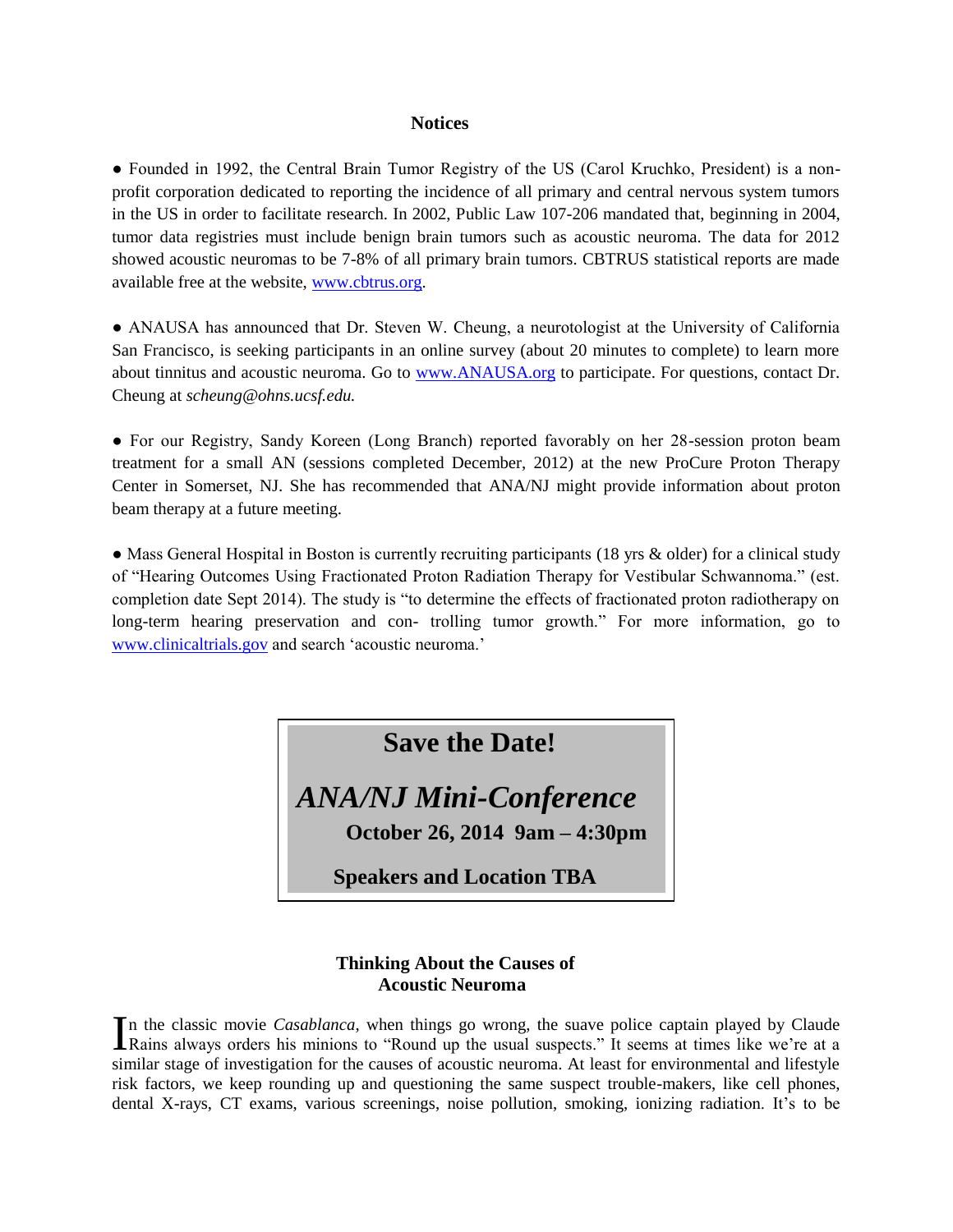hoped that the recently organized Yale University Acoustic Neuroma Causation Study led by Dr. Elizabeth Claus will be able finally to get the usual suspects sorted out and classified.

 The investigation has moved forward to a higher stage for the category of genetic risk factors, where a major culprit is now known to be the NF2 tumor-suppressor gene located on chromosome 22. Mutations in this gene have been found to result in losses of the protein named *merlin* (a.k.a. *schwannomin*) which normally functions to prevent any proliferation of the Schwann cells that insulate neural nerves. Without *merlin*, the cells multiply uncontrolled to form tumors. Patients with the rare inherited condition called neurofibromatosis type 2 (NF2) have a genetic flaw in the NF2 gene and typically develop bilateral acoustic neuromas, usually in their teens or early adulthood.

 The great majority of acoustic neuroma patients (95%) have unilateral ANs, which are not hereditary and occur most often between the ages of 40-60 years. These non-hereditary, unilateral ANs are called sporadic (meaning by chance) and appear to be acquired largely because of DNA-damaging environmental or lifestyle risk factors such as those listed above. Sporadic ANs may also be due in part to chance mistakes in DNA copying during the normal process of cell division. The NF2 gene on chromosome 22 is reputed to be especially vulnerable to chance mutation.

 As might be expected, the NF2/*merlin* culprit has been interrogated extensively by numerous expert investigators since its identification in 1993.<sup>1</sup> These studies have confirmed that both NF2-associated and sporadic ANs are linked to the NF2 gene. This is not to say, however, that one culprit gene is the ultimate cause of all ANs. On the contrary, as the old saw puts it, "The plot thickens!" Continuing studies in genetic-molecular biology for NF2/*merlin* over the past two decades have rounded up a host of new suspects that appear to play important roles in the origin of acoustic neuromas. We should not be surprised. Dr. Francis Collins, the current director of NIH and a leading figure in molecular-genetic research, has aptly observed that our recently acquired ability to search the entire genome ("the entire set of genetic instructions found in a cell") has led to the discovery of more and more risk factors for human diseases. In his book, *The Language of Life* (2010), Dr. Collins notes how "our understanding of how genes are regulated is undergoing dramatic revision, as the signals embedded in the DNA molecule and the proteins that bind them are rapidly being elucidated. The complexity of this network of regulatory information is truly mind-blowing, and has given rise to a whole new branch of biomedical research."<sup>2</sup>

 Take the case of sporadic ANs. Here, briefly stated, are some examples of the complexity identified by recent research. . . .

 ● Tissue studies of sporadic ANs by Drs. D.B.Welling (Ohio State Univ) and John M. Lasak (Kansas State Univ) have "suggested that there may be different mutational mechanisms involved in the tumorigenesis [tumor origin] of unilateral and bilateral schwannomas." The researchers have identified "regulatory" DNA segments that may increase or decrease the merlin function, or reduce angiogenesis [tumor blood vessel development].<sup>3</sup>

 ● Researchers at Gutenberg University Medical Center (Mainz, Germany) have looked at twenty sporadic ANs to identify additional chromo- some regions that may harbor genes involved in tumorigenesis. Their 2011 report states that the NF2 gene is the only "established" causative event underlying schwannoma formation, and that "The most common changes were losses on chromosome 22. [But] additionally, losses were observed on chromosome 9p, indicating the possible participation of . . . a tumor suppressor gene in the genesis of VS [Vestibular Schwannoma, a.k.a. AN]. . . Importantly, high level amplifications have also been observed . . . suggesting the possible involvement of several oncogenes [mutated genes that push cells to divide] in the tumorigenesis of VS. Our data [in summary]

l

<sup>1</sup> A.Parsa et al, "Molecular Biology of Familial and Sporadic Vestibular Schwannomas: Implications for Novel Therapeutics," *Journal of Neurosurgery*, 114 (Feb 2011). This is a review of the literature.

<sup>2</sup> *The Language of Life: DNA and the Revolution in Personalized Medicine* (Harper, 2010).

<sup>3</sup> "The Genetics of Neurofibromatosis Type II and Acoustic Neuroma," in ANA *Notes* (March 2003); *Human Genetics*, 98 (1996); *Otol.Neurotology*, 23 (2002).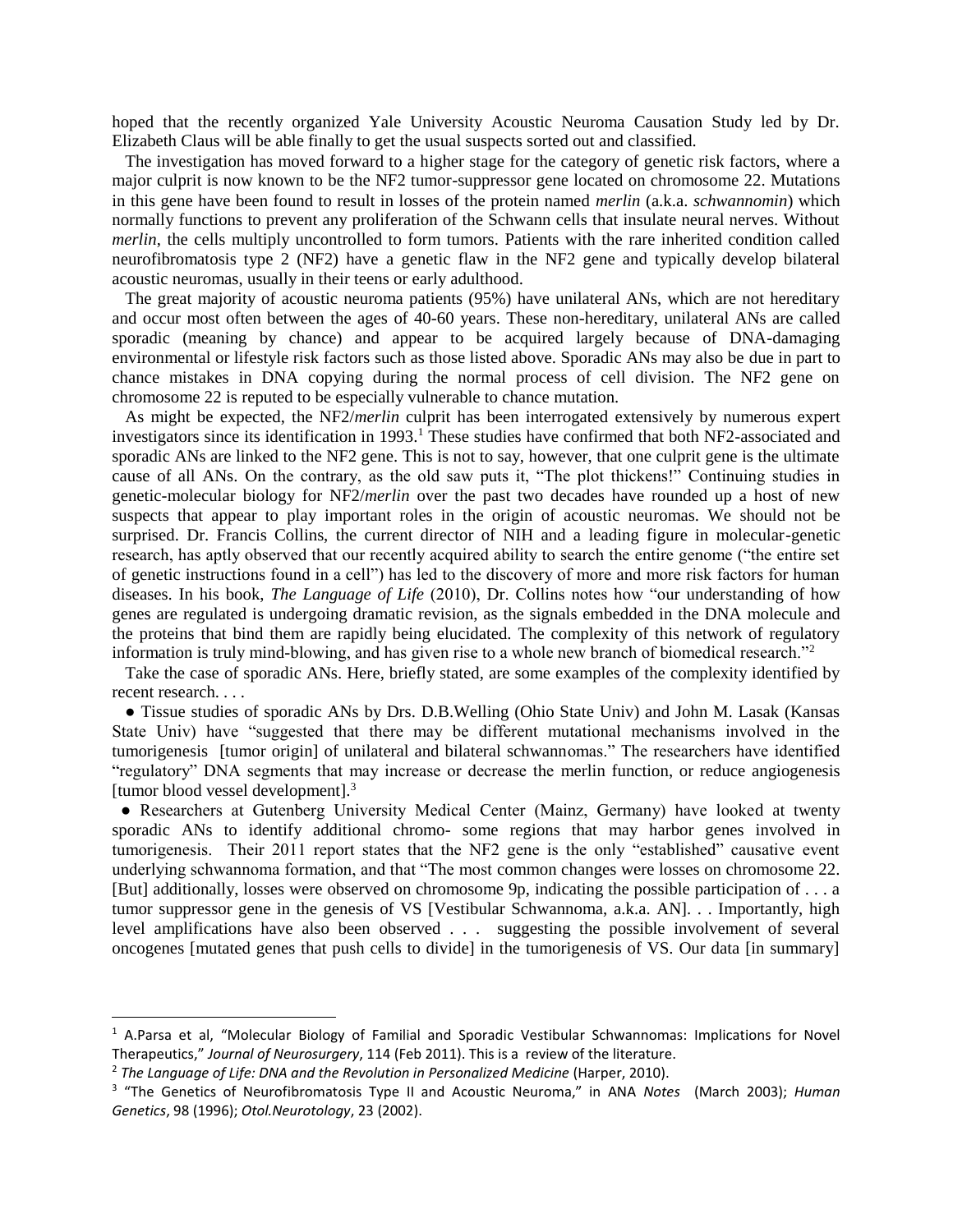suggest the involvement of various oncogenes and tumor suppressor genes might play a role in the genesis of vestibular schwannomas *apart from* the inactivation of the NF2 gene."<sup>3</sup> (Our italics)

 ● "A significant proportion of sporadic VSs [a.k.a. ANs] do not grow at all or grow very slowly, and some even decrease in size. At one center, among 40 sporadic VSs visualized with internal imaging, only 30% of the tumors showed evidence of growth over a 30-month follow-up period. Furthermore, the growth rate in 30% was ~1 mm/year. The clinical behavior of VS in NF2 is significantly different from that of sporadic VS. In patients with NF2, 75% of schwannomas show evidence of growth, with an average growth rate of 4.5 mm/year. Mechanisms other than and in addition to NF2 gene inactivation seem to be involved in the initiation and maintenance of VS growth. At present, there is no consensus on the important cellular factors that influence tumor growth in either sporadic VS or NF2."<sup>4</sup>

 ● Studies from several laboratories suggest that the important NF2 protein *merlin* "may regulate cell growth in response to specific cues from the environment. . ." Results "suggest that *merlin* growth regulation occurs within the context of extracellular interactions provided by normal brain or nerve. The loss of *merlin* might lead to an impaired ability to respond to these environmental growth regulatory cues and culminate in increased cell growth, tumor formation, and tumor cell infiltration."<sup>5</sup>

 In 2007, with sporadic ANs (i.e., *most* ANs) in mind, Dr. Fred Barker (Mass General Hospital, Boston) concluded his article on "What Causes Acoustic Neuromas?" by saying, "we still don't know exactly why *most* patients with acoustic neuromas have them, and I would strongly suspect that there's plenty of interesting research . . . still ahead in the future."<sup>6</sup> It would appear that this appraisal still holds true today. For most ANs, we are still not able to explain exact connections between the molecular-genetic complexity (still under study) and environmental-lifestyle influences (still under study). Even for NF2 related ANs, where the known hereditary genetic flaw would seem to be enough of a trouble-maker, the new era in genetic-molecular biology has identified unexpected complexity. One important review of new findings for NF2, by Drs. Martin Ruttledge and Guy Rouleau (McGill Univ), has stated: "It is likely that mutations in other, as yet unknown genes [apart from NF2] are necessary before a schwannoma. . .develops."<sup>7</sup>

l

<sup>&</sup>lt;sup>3</sup> D. Koutsimpelas et al, "Analysis of Cytogenetic Aberrations in Sporadic Vestibular Schwannomas by Comparative Genomic Hybridization," *Journal of Neuro-Oncology*, 103 (July 2011).

<sup>4</sup> Parsa et al., note 1.

<sup>&</sup>lt;sup>5</sup> Ibid.

<sup>6</sup> "What Causes Acoustic Neuromas?" ANA *Notes* (December 2007). This issue of *Notes* is available for viewing or download at [www.ANAUSA.org.](http://www.anausa.org/)

<sup>7</sup> "Role of the Neurofibromatosis Type 2 Gene in the Development of Tumors of the Nervous System," *Neurosurg. Focus*, 19 (2005).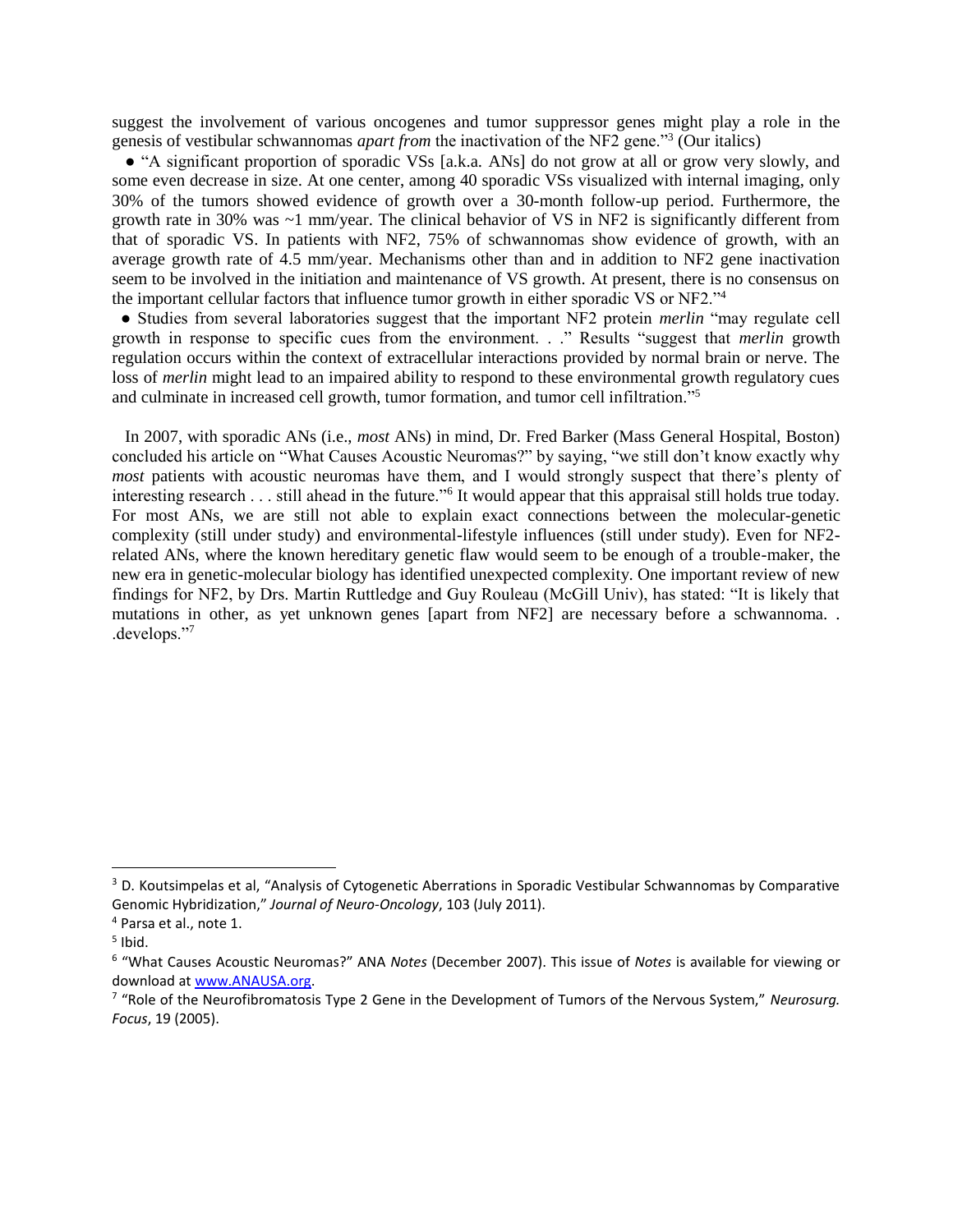#### **"The Language of Life"**

nyone interested in investigating and thinking about genetic, environmental and lifestyle risk factors A nyone interested in investigating and thinking about genetic, environmental and lifestyle risk factors for human diseases would do well to begin by reading Dr. Francis S. Collins' *The Language of Life*: *DNA and the Revolution in Personalized Medicine* (2010). This is an important book by a leading figure in the field of molecular genetic research. It's easy reading with fascinating personal and patient stories and a practical Appendix for definitions of terms and a helpful "Genetics 101." Dr. Collins established his reputation as a dedicated 'gene hunter' beginning in the 1980s. He participated importantly in the discovery of the gene for cystic fibrosis (1989) and his own scientific laboratory later



identified the NF1 gene and protein product *neurofibromin* for Neurofibromatosis Type 1 (1990), a condition that usually causes benign tumors (neurofibromas) on nerves under the skin. Dr. Collins spent fifteen years (1993-2008) as Director of the National Human Genome Research Institute (NIH) and in 2008 he was awarded the National Medal of Science. Since 2009 he has been Director of the National Institutes of Health (NIH). His impressive credentials will encourage readers to pay careful attention to the 'heads-up' he presents about major advances in medicine due to the unlocking of the secrets of DNA. He writes (in Chapter 3, "Is It Time to Learn Your Own Secrets?"): "Recent discoveries place us in a position to make several strong statements: (1) for each disease, specific genetic and environmental risk factors exist, and

are rapidly being identified; (2) these discoveries are providing powerful new insights into both treatment and prevention; (3) the more you know about all this, the more you can adjust your own lifestyle and medical surveillance to prevent illnesses or catch them in early and treatable stages." (*To be continued, next issue*)

#### **ANA Patient Survey, 2012**

 The September 2013 issue of ANA *Notes* reports briefly on the results of ANA's 2012 online survey of acoustic neuroma patients. The full "2012 Survey Results" can be viewed or downloaded at [www.ANAUSA.org.](http://www.anausa.org/)

 The survey was responded to by 1,338 patients, compared to 2,004 for the earlier 2007-08 survey. The primary symptoms reported in 2012 remained similar, with hearing loss (88%), tinnitus (74%) and balance disturbances (63%) still leading the list. The 2012 percentages were lower for fatigue (25%), depression (14%) and memory difficulties (20%). For Quality of Life following diagnosis, the 2012 report states: "Almost all the respondents (88%) indicated they were able to continue regular employment and/or activities after their diagnosis and 72% indicated they were still employed in the same capacity or perform the same activities today."

The following tables are excerpted from the 2012 report:

| <b>Tumor Size at Diagnosis</b><br>$(\%$ of respondents) |      |         | <b>Type of Treatment</b><br>(% of respondents) |      |         |
|---------------------------------------------------------|------|---------|------------------------------------------------|------|---------|
| Size                                                    | 2012 | 2007-08 | Treatment                                      | 2012 | 2007-08 |
| 1.5 cm or less                                          | 43   | 38      | Microsurgery                                   | 50   | 61      |
| $1.6 - 2.5$ cm                                          | 25   | 27      | Wait-and-Watch                                 | 26   | 20      |
| Larger than 2.5                                         | 20   | 27      | Radiation                                      | 24   | 20      |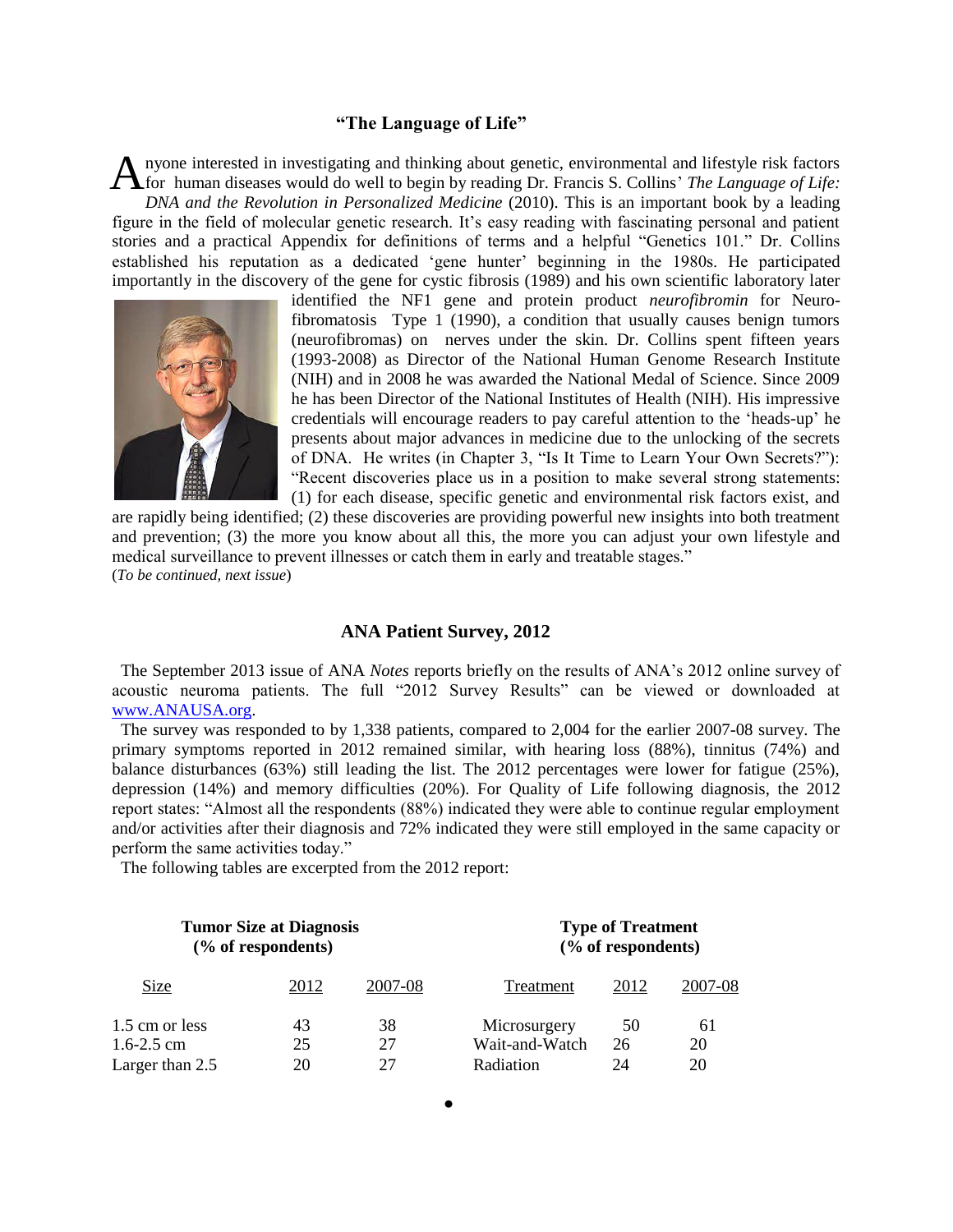# **Gifts & Donations to ANA/NJ July 2012- December 2013**

 The Executive Board of ANA/NJ gratefully acknowledges the following who have contributed to ANA/NJ in support of its mission to provide information, encouragement and support to acoustic neuroma patients and their families.

#### **Benefactors**

Harry E. Springfield, Jr Brad Zimmerman

#### **Supporters**

Jeffrey Barr Priscilla Boles Andy & Jeanne Gregg Joan Grossman Ted Gutowski David Isralowitz, MD Martin Kain Dave Lavender Barbara Moran Mike & Adrianne Petillo Margie Wasserman

# **Matching Gifts**

Israel & Harriet Heilweil (ExxonMobil Foundation)

# **United Way Donations**

Mary Ann Gengo

# **Associates**

Ronald Gelfuso Joan Grossman (Member Sponsor) Grace Lai (Member Sponsor) Pat Mercready George Ragno Dirk Richter Emily Wein

# **2012 Conference Donations**

Jeffrey Barr Liela Bernstein Kathleen Cecere Joan Grossman Mike Illuzi Rob Iskols David Isralowitz, MD Martin Kain Frank Logosh Pat Macready Barbara Moran Wilma Ruskin Russ Salvatore Phyllis Schreiber